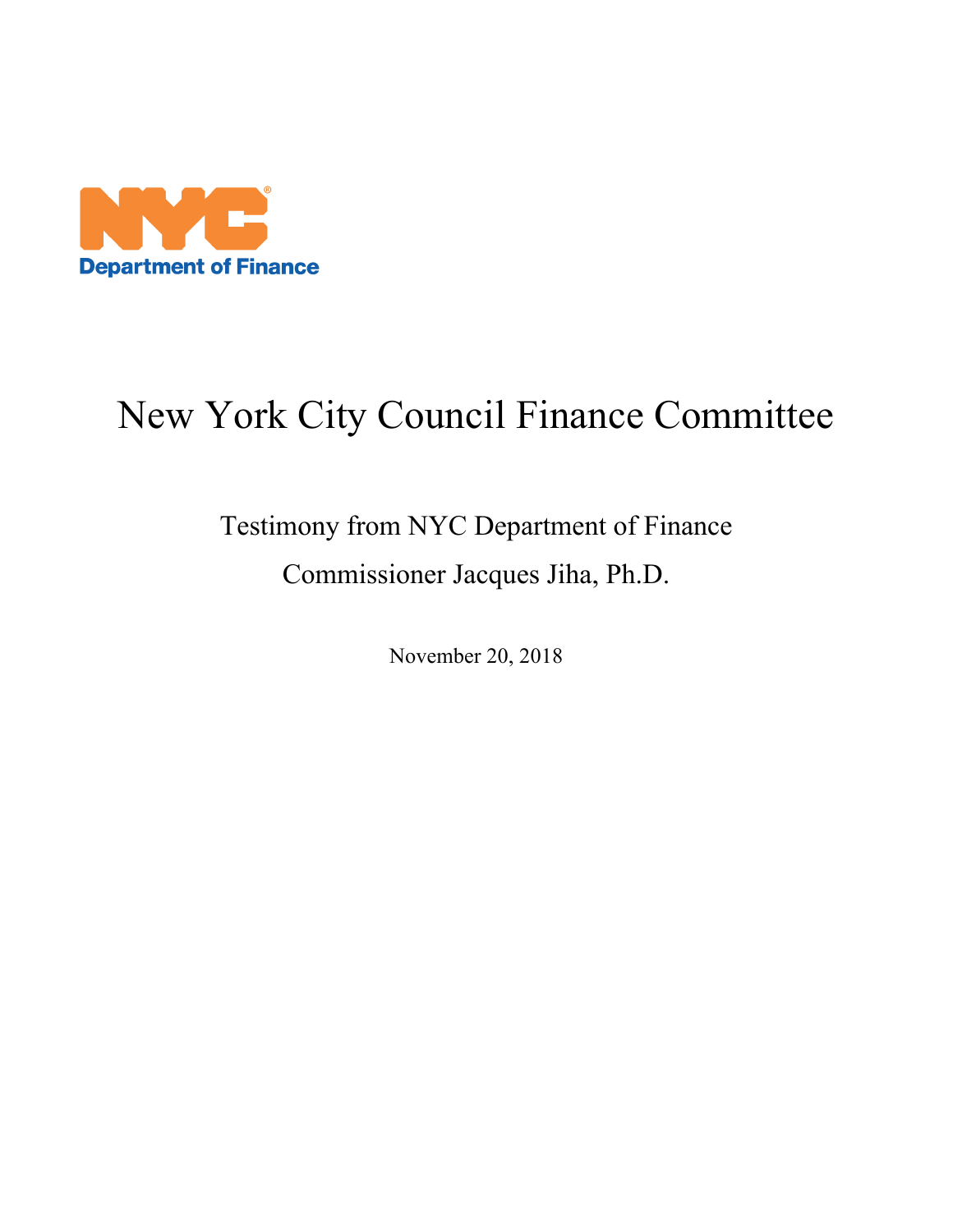Good morning, Chair Dromm and members of the Finance Committee. I am joined today by Jeffrey Shear, who is the Deputy Commissioner for Treasury and Payment Services at the New York City Department of Finance.

We come before you in support of legislation that will help low-income New Yorkers and seniors who are struggling to pay their property taxes and at risk of losing their homes.

Intro. 1143 fulfills a promise made to the Council in 2017, when we requested that the Council extends the City's tax-lien-sale authority.

At the time, we told the Council that we would design a payment plan that would take into account New Yorkers' ability to pay, and thereby help them stay out of the lien sale.

The legislation before you will do exactly that, with tremendous positive impacts for our most vulnerable property owners.

First, some background on why these new payment agreements are so necessary.

In the last ten years, property values have skyrocketed in New York City as a result of a number of factors, including record employment growth and low interest rates.

While this is good news for people who are selling their properties, it is not such good news for senior citizens and other homeowners living on a fixed income.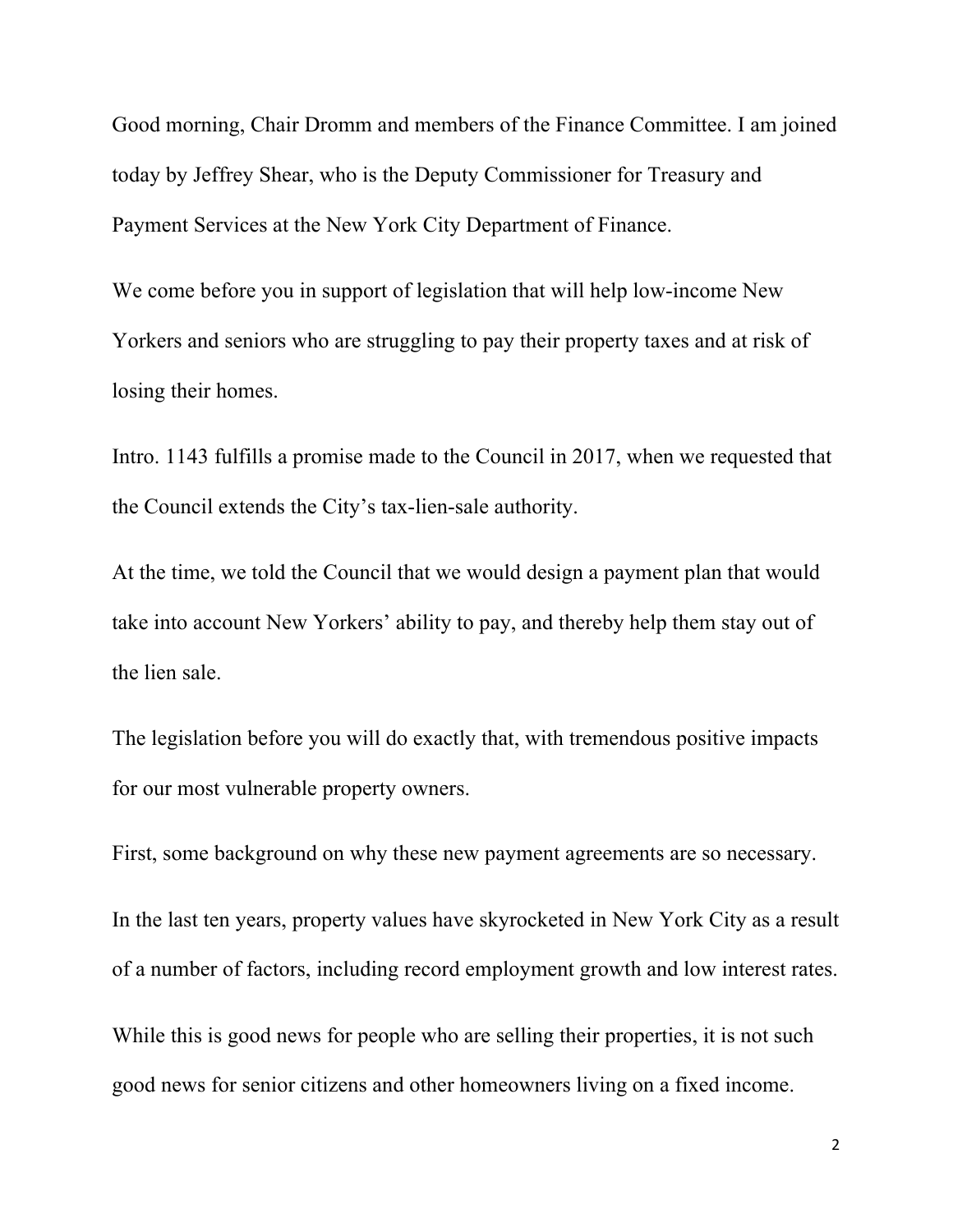These are not people looking to flip their houses and make money. They want to stay in their neighborhoods and continue to contribute to their community. But as neighborhoods gentrify and development accelerates, their property values, and therefore their taxes, are rising—while their incomes remain the same.

As a result, many vulnerable homeowners wind up in the lien sale.

We know that the lien sale is an effective enforcement tool for the city. Voluntary compliance has greatly increased since its inception; property-tax delinquency has declined from an average of 4.4% to just 1.2% today.

That is important because each percentage-point increase in voluntary compliance is worth about \$260 million more in property-tax collection. So, the 3.2 percentage-point difference results annually in \$830 million of additional revenue to fund critical City services.

But while the lien sale is effective, we want to do what we can to help seniors, single mothers, persons with disabilities, and others avoid becoming delinquent on their real property tax bills.

That's why we have significantly increased our outreach efforts to keep property owners out of the lien sale, whether by enrolling them in payment plans or helping them apply for exemptions that can reduce their taxes and remove their properties from the lien sale.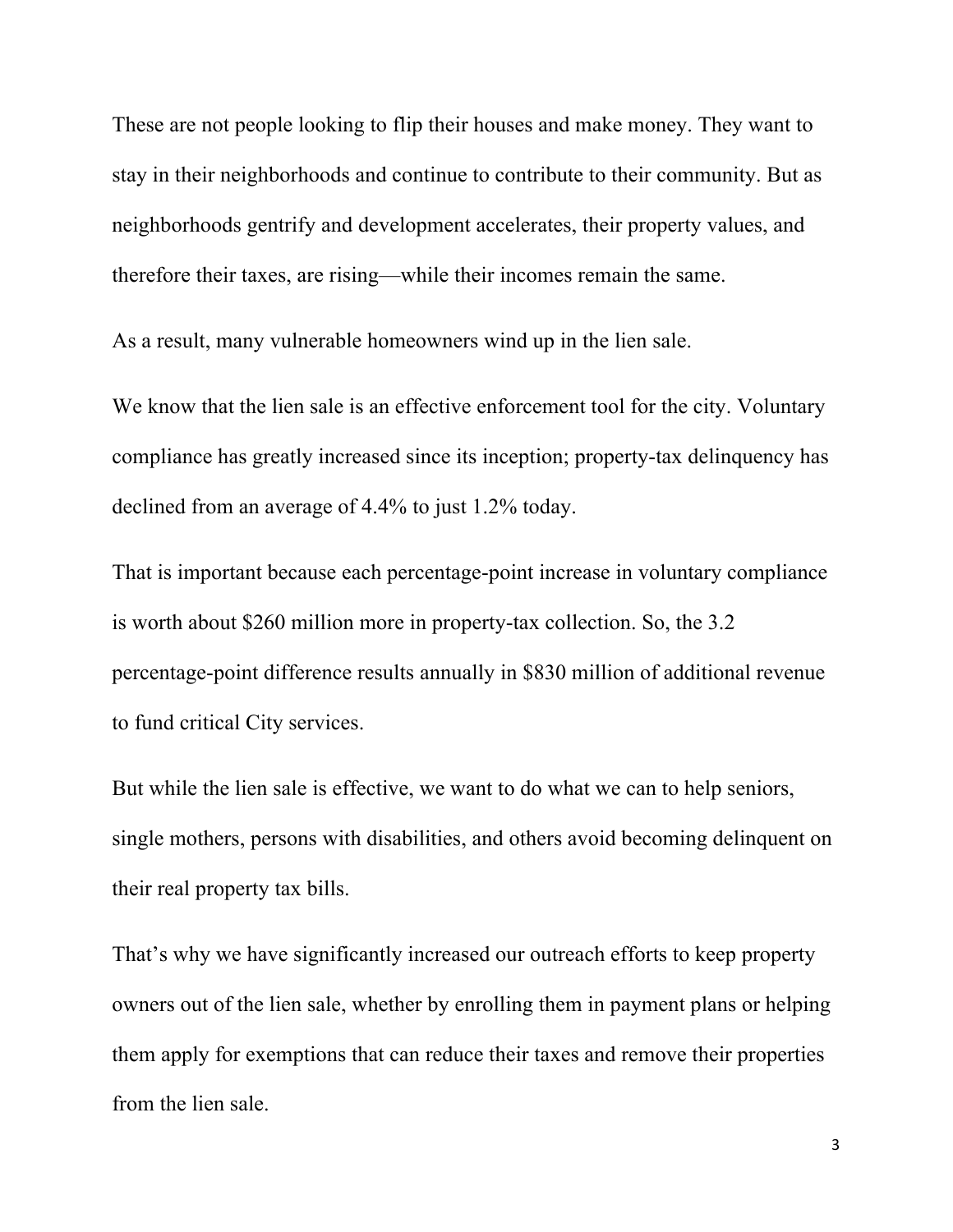Over the past three years, we have averaged a total of about 3,900 liens sold, compared to an average of about 5,000 in the preceding three years—a decrease of 22%.

As you know, under existing law, the Department of Finance offers a payment agreement that allows property owners who are behind on their property taxes to put as little as zero down and make payments of their delinquent taxes for a term of up to ten years. However, the agreements require that owners pay all of their newly incurred charges as they come due each quarter, which is difficult for many property owners.

For example, the median FY17 tax bill for a homeowner was \$4,447. While a homeowner may only have to pay a couple of hundred dollars each quarter for the delinquent taxes, he or she also must pay an additional \$1,100 per quarter to keep current. For some property owners these requirements are hard to meet, which leads some to default on the agreements.

Once an owner defaults on a payment-plan agreement, he or she is ineligible for a new agreement for five years, unless there are extenuating circumstances, such as a job loss or a death in the family—or, unless the owner somehow manages to pay 20% of the total amount owed.

4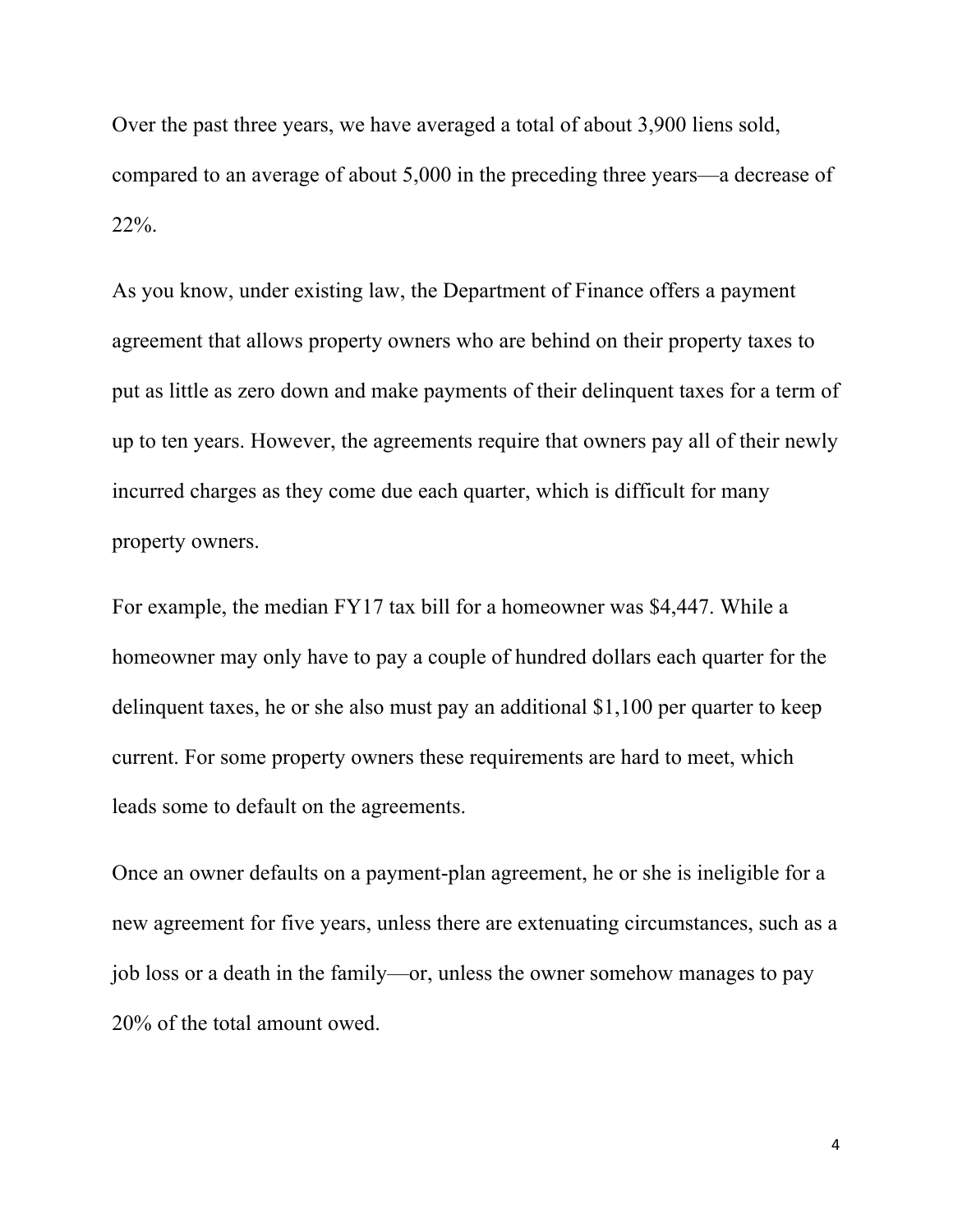Given the high default rate, a growing number of property owners are claiming extenuating circumstances for their defaulted agreement so that they may receive another agreement and keep their property out of the tax-lien sale.

Basically, it all adds up to this: New York City's homeowners need relief, and this legislation will provide assistance to taxpayers who are experiencing hardship in paying their property taxes.

The legislation creates three new payment plans that take into account homeowners' income and ability to pay. The plans will be available to condominium and class-one homeowners and seniors who earn \$50,000 or less.

The new payment plans will allow homeowners not only to extend the repayment of their delinquent taxes, but to defer a portion of their current taxes until the home is sold or transferred to a new owner, at which point the City will collect, with interest.

In essence, the unpaid property taxes will be deferred, but not forgiven. The deferral amount is limited to 25% of the owner's equity for class-one properties, and 50% of equity for condominiums. Interest on the unpaid property taxes will continue to accrue at 7%, as established by current local law.

Here is a summary of the three payment plans in the new legislation:

5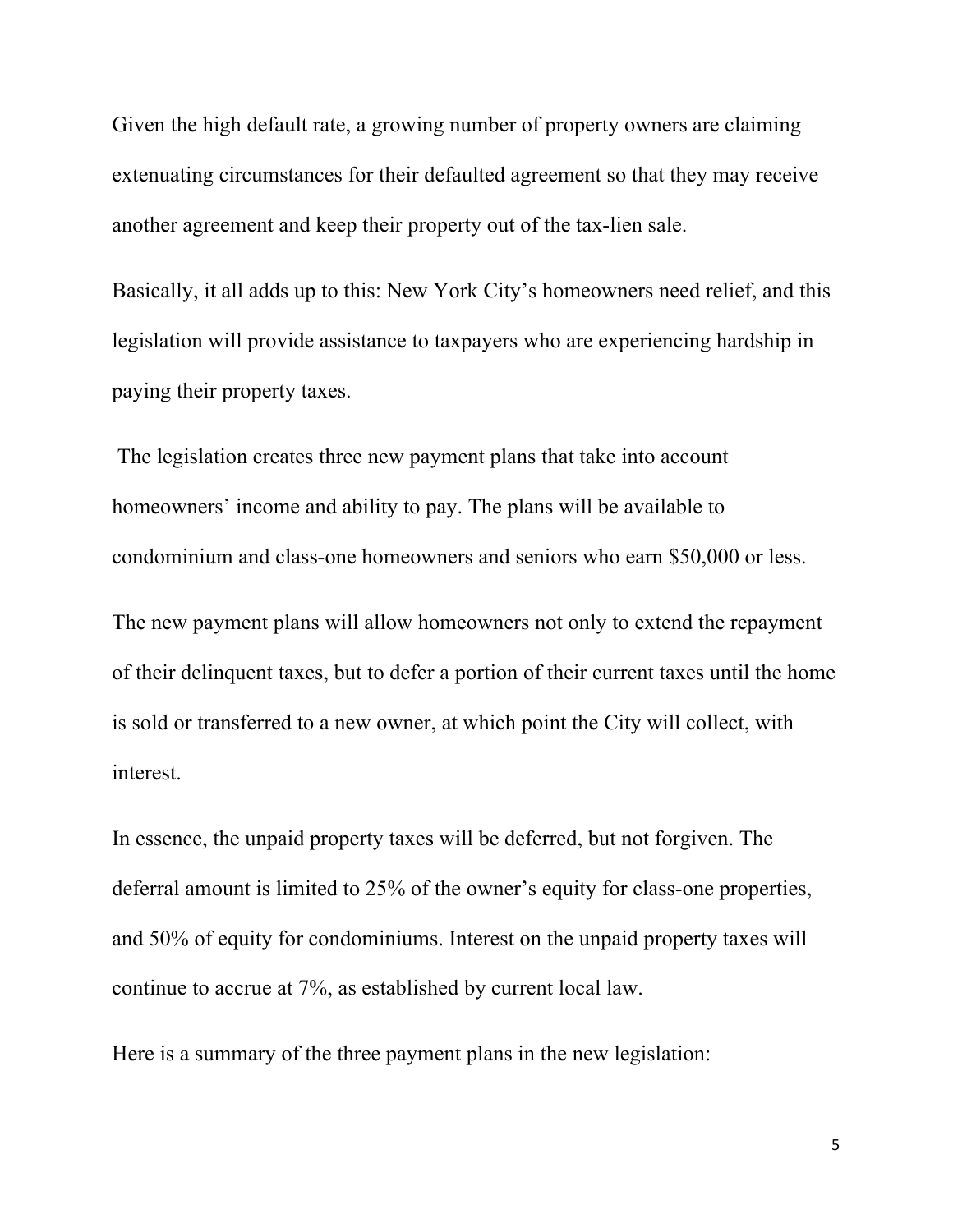A. The Low-Income Senior Plan will allow seniors to age in their homes. In order to qualify, class-one and condo owners must be 65 or older, earn less than \$50,000, and reside in the property for at least one year. The taxpayer can choose to make monthly or quarterly payments of 0% (full deferral), 25%, 50%, or 75% of back and prospective taxes.

B. The Fixed-Length Income-Based Plan is for homeowners who face shortterm financial difficulties. They must earn less than \$50,000 and have resided at the property for at least one year. The homeowner can make monthly or quarterly payments of 2%, 4%, 6%, or 8% of their income to pay back taxes plus one year's worth of current charges.

C. The Extenuating Circumstances Income-Based Plan is for homeowners who meet the Department of Finance's legal definition of "extenuating circumstances." This includes the death or serious illness of the owner or an immediate family member, loss of income due to unemployment, or enrollment in the Department of Environmental Protection's water debt assistance program. Applicants must earn less than \$50,000 and have resided at the property for at least one year. They can choose to pay 2%, 4%, 6%, or 8% of their income to pay back taxes and current charges for as long as the extenuating circumstances persist. The tax deferral is capped at 25% of their equity in the property.

6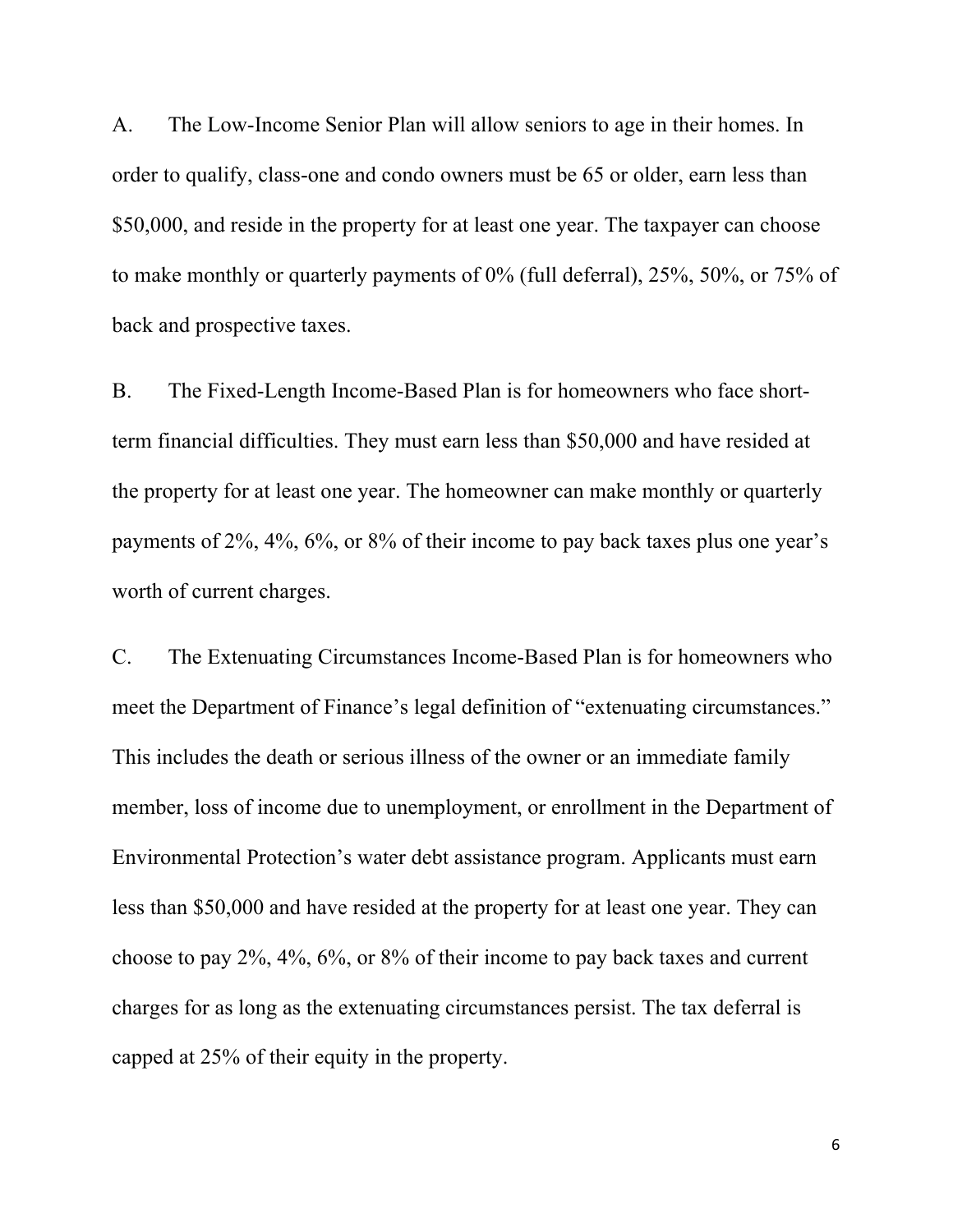We expect that the new plans will be a more realistic option for people who are house-rich, but cash poor, and have trouble paying their property taxes. We will market them aggressively by including information in our notices and bills. We will seek traditional and social media publicity and will host a series of outreach events throughout all five boroughs, including joint sessions with Council Members and other elected officials.

It is important to note that these payment agreements will not affect City revenues. Since the City accounts on an accrual basis, only cash flow will be impacted. Based on the experiences of other localities with similar programs, we estimate that the total amount of property taxes that will be deferred over a ten-year period will be approximately \$14 million. We will collect the deferred property taxes via property closings or, as a last resort, via the tax-lien sale process, if the homeowner defaults on the agreement. Furthermore, the City's interest is protected by limiting the deferral amounts to 25% of the owner's equity.

In summary, this legislation is a win for everyone. The City will continue to collect the property taxes that fund its core services, while New Yorkers with limited means will be able to stay in the homes and the neighborhoods that they love.